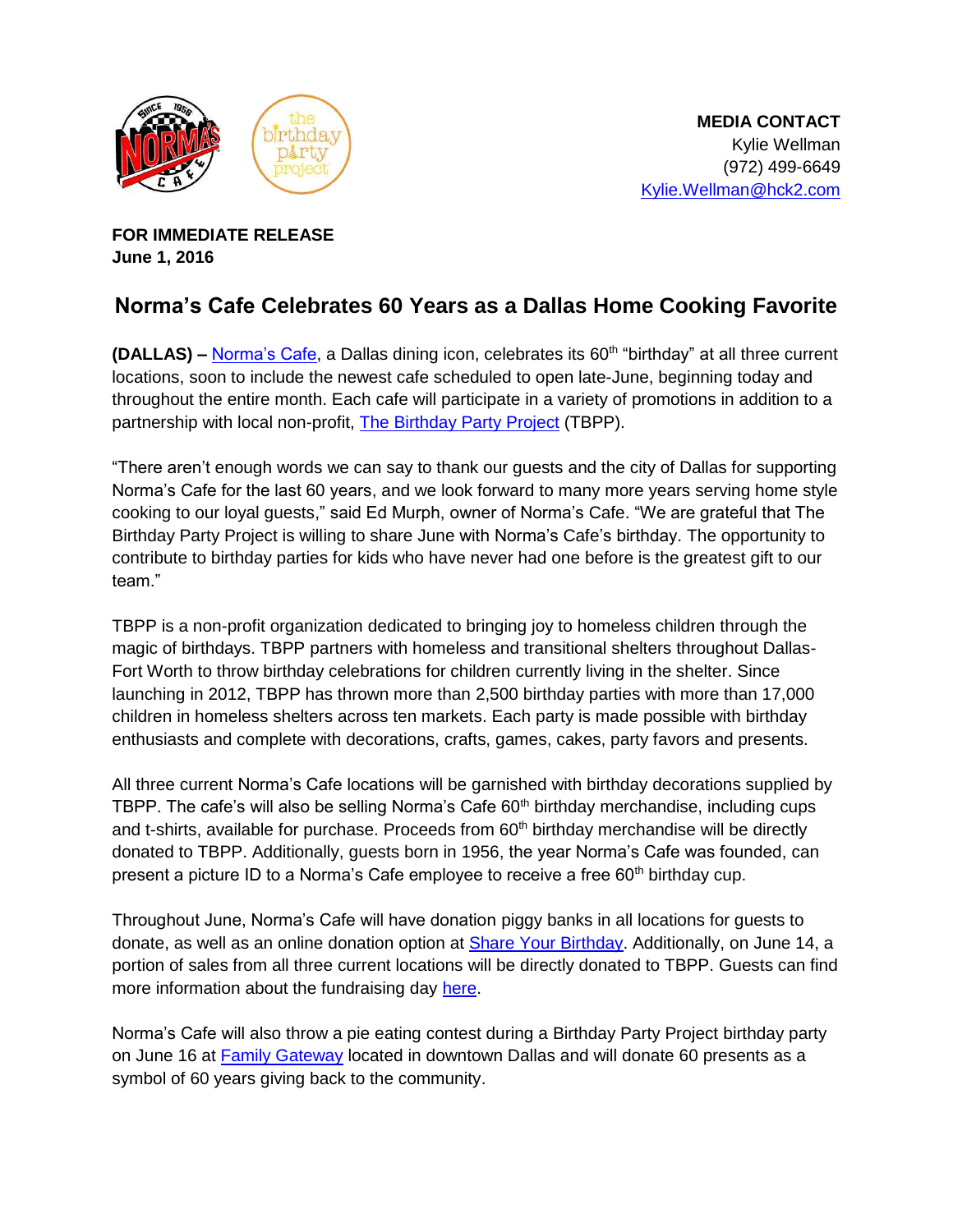"We are so thankful for the opportunity to celebrate such a huge milestone with Norma's Cafe, as they kick off their 60<sup>th</sup> birthday month," Lara Gaither, Executive Director for The Birthday Party Project. "We understand that not every child has a home, but every child has a birthday! We believe that we are creating MAGIC moments for kids that deserve them the most! Our partnership with Norma's Cafe will bring JOY to so many children in the Metroplex!"

Thursday, June 23, Norma's Cafe will offers guests 1950's rolled back prices, \$1.79, for menu favorites. Dine-in guests can order low-priced dishes, including chicken fried steak, meatloaf and chicken and dressing, at all three locations **beginning at 10:30 a.m.** Guests can choose their favorite discounted dish, plated with fresh green beans and homemade mashed potatoes. Special anniversary prices for the three dishes will be available throughout the day while supplies last. No substitutions are available. Dine-in only. Find more information about the event [here.](https://business.facebook.com/events/1572228949741987/)

Lastly, you cannot have a birthday without a special cake. To make the month even more delicious, Norma's Cafe will celebrate its birthday by serving a limited edition "Birthday Cake" Pie – made with birthday cake flavored cream filled cookies. All locations will be serving the special creation, as well as their classic Mile-High Pies™ such as coconut, chocolate, lemon and chocolate peanut butter, along with newer flavors, cream filled cookies and peanut butter cups.

For more information about the Norma's Cafe in Oak Cliff, North Dallas, Frisco or Park Lane, having Norma's Cafe cater your next meal or ordering its famous Mile-High Pies™, call (972) 820-5871 or visit [www.NormasCafe.com.](http://www.normascafe.com/)

## **About Norma's Cafe**

Norma's Cafe is a Dallas home cooking institution. Founded in 1956, Norma's Cafe serves up hot, fresh, and savory home-style meals, with a sinful Texan flare, which are sure to make your mouth water. The original location has been operating in Oak Cliff for 60 years. Norma's Cafe has two newer locations located in North Dallas and Frisco. Norma's Cafe is the rare type of cafe that one can stop by for a cup of freshly brewed coffee or a full-on family meal and leave equally satisfied. Norma's Cafe staples include big breakfasts, characterized by fluffy biscuits and gravy, satisfying dinners with award-winning chicken fried steak, and homemade, Mile-High Pies™ for dessert. Norma's Cafe is the one, the only, the original.

## **About The Birthday Party Project**

The Birthday Party Project brings joy to homeless children through the magic of birthdays. With the support of birthday enthusiasts, aka volunteers, the non-profit organization partners with homeless shelters to throw monthly birthday parties for children. Founder and CEO, Paige Chenault founded The Birthday Party Project in 2012 with the hope of celebrating all homeless children living in shelters and transitional living facilities. Since its inception, The Birthday Party Project has celebrated more than 2,500 birthdays with more than 17,000 children in attendance and 4,500 birthday enthusiasts.